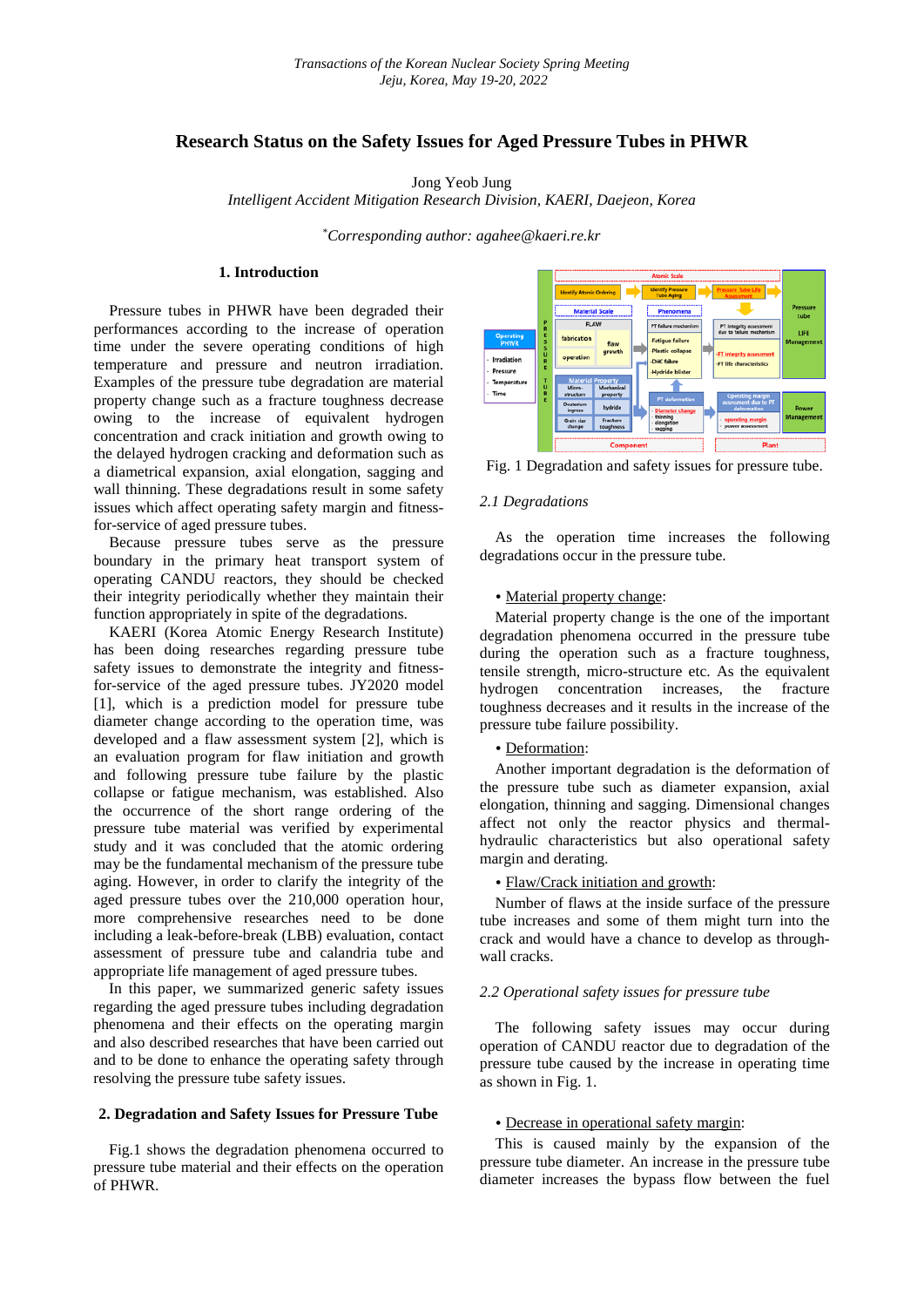bundle and the pressure tube, which leads to a decrease in the critical channel power, and eventually the reactor power should be de-rated in order to maintain a constant operating margin. Therefore, the exact prediction of the pressure tube diameter according to the operation time is very important to evaluate the accurate operational safety margin.

• Increase in the possibility of PT failure:

Pressure tube was designed to maintain its integrity until 210 kEFPH (Effective Full Power Hour) and it is equal to the 30 years of licensed operation time under the condition of 80% capacity factor. However, since Korean CANDUs have been operated more than 80% capacity factor, 210,000 operation hour may be met earlier than 30 years so we have to check whether the pressure tubes maintain their integrity over the 210,000 hour or not in terms of the failure point of view.

• Coolant leak and necessity of LBB evaluation:

If the crack grows and penetrates through the thickness of pressure tube, the coolant inside the pressure tube leaks, and the operator should safely shut down the reactor for measures such as replacing the leaking pressure tube. During the cool-down process since pressure tube may have a chance to be broken owing to a rapid crack growth to critical crack length, a leak-before-break evaluation needs to be done for safe reactor shut-down.

• Contact of pressure tube and calandria tube:

When the pressure tube and calandria tube contact owing to the local swelling of the pressure tube, the pressure tube may be broken from the formation of the hydride blister which is very brittle. In order to avoid this failure, pressure tube and calandria contact should be inspected and the assessment should be carried out based on the technical standard.

## **3. Researches for Aged Pressure Tube**

As described earlier, operational safety issues owing to the degradation of the pressure tube should be resolved for the safe operation of domestic CANDU reactors until the licensed period of operation. Fig.2 shows the overall research subjects needed to verify the fitness-for-service regarding the aged pressure tubes.



Fig. 2 Overall researches for aged pressure tubes

### *3.1 What have been done*

Among the research subjects shown in Fig. 2, the following subjects were carried out by KAERI through the government funded project.

## **① Pressure tube diameter prediction model**

JY2020 model which is a diameter prediction model for aged pressure tube was developed based on the temperature and neutron flux distributions and diameter measurement data [1]. As shown in Fig. 3, JY2020 model predicts pressure tube diameter very closed to the measured data compared to the Canadian methodology.



Fig. 3. PT diameter prediction result from JY2020

## **② Flaw initiation/growth evaluation module**

FACAPT (Failure Assessment Program for CANDU Pressure Tube) was developed, as shown in Fig. 4, based on the CSA N285.8 standard [3]. FACAPT was applied to the flaw assessment and crack initiation of the pressure tube by the fatigue and delayed hydride cracking and also to the crack growth and integrity assessment.

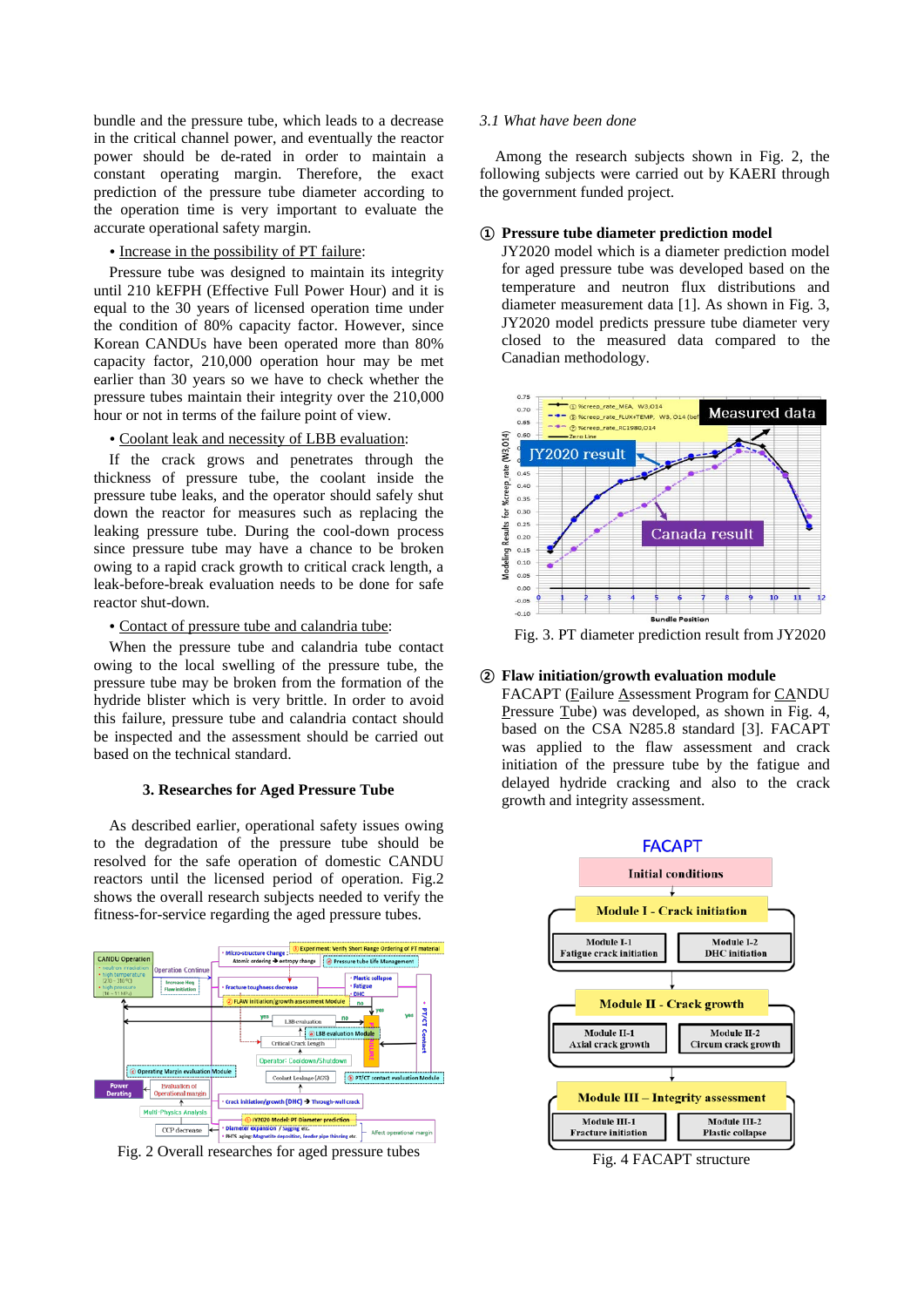## **③ Experiment for verifying SRO in PT material**

Experiment was conducted to investigate the effect of aging treatment on the mechanical properties of the pressure tube material. The short range ordering (SRO) phenomenon during aging process was<br>confirmed by DSC (differential scanning by DSC (differential scanning calorimetry) inspection and slow strain rate tensile test. Fig. 5 shows the schematic principle of SRO owing to the entropy change inside the material.



Fig. 5 Schematic principle of SRO and entropy change

#### *3.2 What needs to be done*

In order to ensure the safe operation until the end of the licensed operation period for domestic CANDU reactors, the following additional researches on the aged pressure tubes should be performed as shown in Fig. 2.

### **ⓐ Leak-before-break (LBB) evaluation**

The premise of LBB evaluation is that the materials used are sufficiently tough (ductile) that small through-wall cracks resulting in coolant leak rates well in excess of those detectable by installed leak detection system would remain stable and not result in a guillotine break or equivalent rupture [4]. Fig. 6 shows the procedure of LBB assessment described in CSA N285.8 code. In order to accomplish LBB assessment we should calculate the delayed hydride cracking growth rate, fracture toughness of the material and critical crack length at which the unstable failure occurs.



Fig. 6 LBB assessment procedure of pressure tube

### **ⓑ PT/CT contact evaluation**

The utility should demonstrate whether the pressure tube can be acceptable for continued operation or not when the pressure tube contacts with the calandria tube. The procedure is as follows:

- Evaluation period is determined.
- The time and zone of contact are calculated.
- PHTS temperature and moderator saturation temperature at the location of contact are determined.
- Bulk hydrogen equivalent concentration, Heq, from the start of the operation to the end of evaluation period is determined.
- For each hot operating condition, an evaluation to determine whether the Heq is predicted to exceed the blister formation threshold (BFT) over the zone of contact is performed.
- When the Heq is predicted to exceed the BFT, and the prediction is either for o Limited Operating Condition or the maximum equivalent depth of a blister at the end of the evaluation period is calculated.

## **ⓒ Operating margin evaluation**

An operating safety margin regarding ROPT (regional over-power protection trip) decreases as the operational time increases due to aging of PHTS and core components. Currently, an operational margin and deration are evaluated by probabilistic assessment with consideration of pressure tube diametrical creep and PHTS aging. Newly proposed methodology is the more detailed evaluation system consisting of multi-physics calculation of physics and thermal hydraulic analyses considering additional aging phenomena such as pressure tube sagging. Multi-physics evaluation system enables to assess the conservatism of the current operational margin and to suggest the quantitative margin change according to the operation condition change.

#### **ⓓ Aged pressure tube life management**

In order to assess the fitness for service of the aged pressure tube, it is important to know the current status of the pressure tube material and to determine how to manage through the remaining operation period. Pressure tube life diagnosis solution is to be developed by using the entropy change data from the experiment and appropriate management knowhow will be suggested for safe operation.

## **4. Conclusions**

In this paper, the generic safety issues regarding the aged pressure tubes were summarized including degradation phenomena and their effects on the operating margin and also described researches that have been carried out and to be done to enhance the operating safety through resolving the pressure tube safety issues.

In order to ensure the safe operation until the end of the licensed operation period for domestic CANDU reactors, the following researches should be carried out.